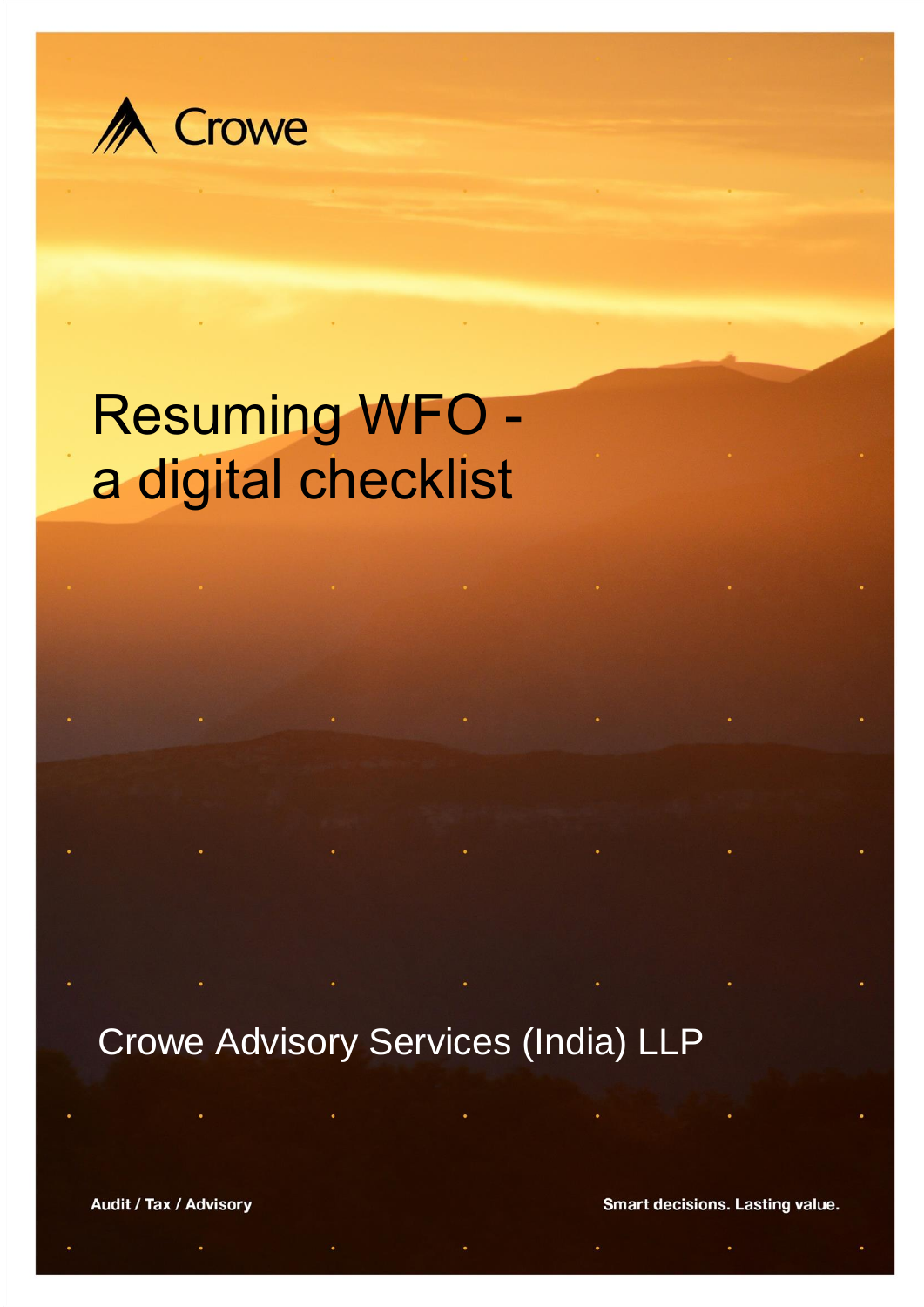

#### **Introduction**

As the lockdown gradually lifts over the next several days and weeks, there will be an uncommon eagerness to get to the office.

As we restart WFO, there are digital risks that we could run; these could damage data, access, systems and security.

We have put together this checklist to help you plan and implement your re-start in a meaningful way.

### **Checklist Matters**

- 1. Prepare in advance for resumption of WFO. Conduct systems, servers and network health prior to re-opening after lockdown.
- 2. Check power, cooling, UPS backup, DG to ensure proper functioning and stability; this includes checking cables, wiring closets and data cables. Recognise that the power supply to the building and to the area may be seeing a surge after several works, as multiple offices re-open, and this may cause fluctuations initially.
- 3. Servers may likely have been shut down during lockdown; expect excess dust during boot and use appropriate protection.
- 4. Determine the booting and powerup order to ensure services proceed in a healthy manner. As a general guideline (but this may vary based on your infrastructure), the power-up order should typically be
	- Cooling systems
	- UPS
	- Network switches, routers, firewall etc.
	- Storage system
	- Servers Infra Services such as DNS, NTP, Active Directory, DHCP
	- Production LOB applications
	- Server LOB systems
- 5. Check the active directory server's system time and computer time; ensure the system has the correct time.
- 6. Delete or cancel overdue scheduled jobs.
- 7. Before resume production ensure tasks such as backup, routine tasks which are due are performed while resuming WFO.
- 8. Review the configuration changes on network, servers, computer devices, firewalls that were made to enable WFH; make necessary adjustments or restore previous settings.
- 9. Review protocol and controls for operations partly as WFO and partly as WFH; document and implement policy changes for sustainable WFH program and see the impact thereof on any client commitments made. Satisfy that these can work concurrently with either some employees WFO or any employees partially WFO and partially WFH.
- 10. Review and restrict any remote access to employees or remote administrative access, and remove remote administration tools which are no longer required.
- 11. Ensure anti-malware software is running and up-to-date; deploy critical security updates on servers, applications, and returning computers before employees are allowed to access IT systems.
- 12. Expect a surge in support calls from employees and be prepared to handle it. Likely support issues will include:
	- Connectivity problems (IP address)
	- Account lockout, password expiry
	- Obsolete computer accounts, Object tombstones (Active directory) due to long inactivity
	- Malware or other threats
	- Unauthorised system modifications or applications
	- Data copy/restore
- 13. If employees were using a personal computer at home, ensure the company data is properly copied to company systems and any company data on personal devices are wiped permanently.